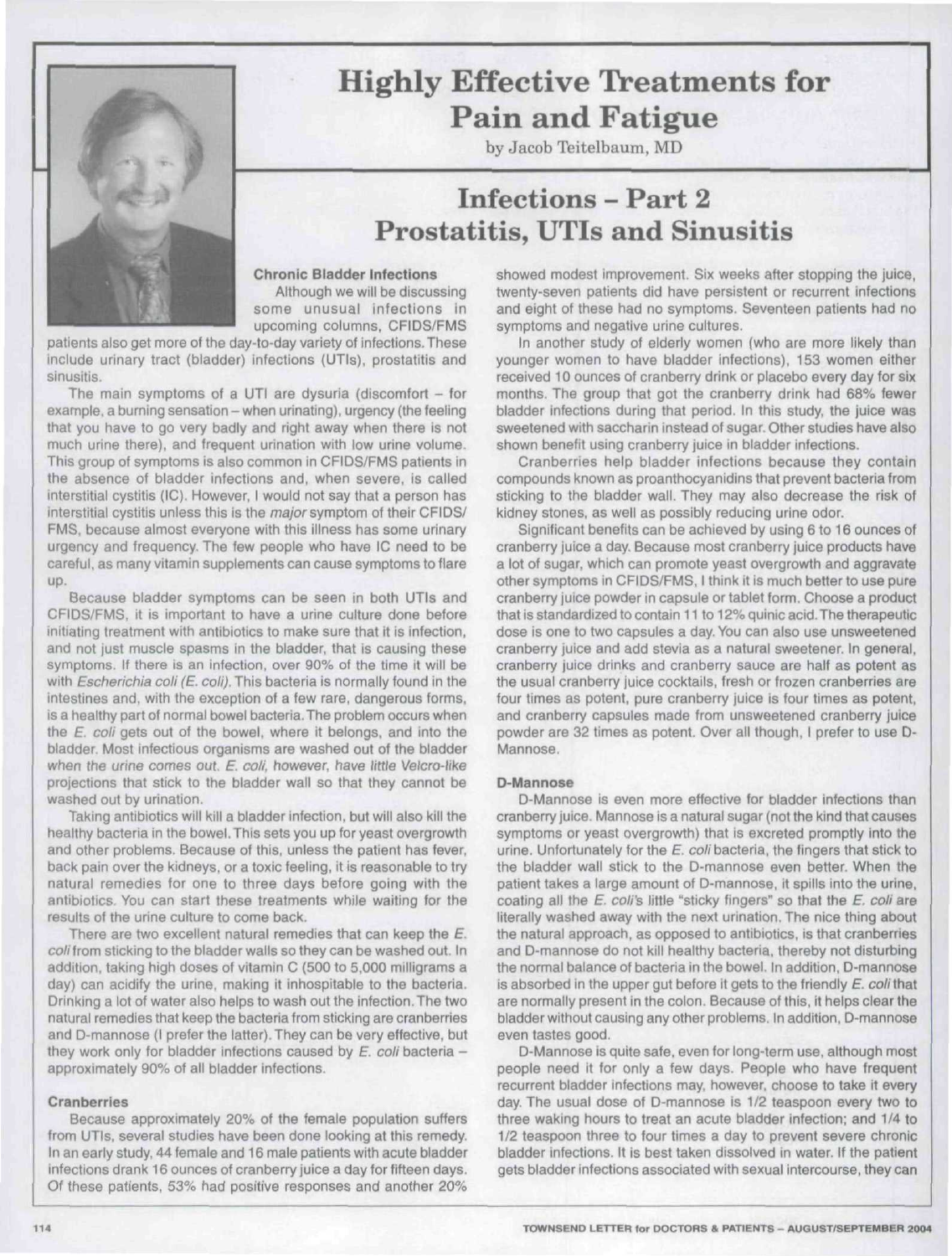take 1/2 teaspoon of D-mannose one hour before and then just after intercourse to prevent an infection.

The usual cost of D-mannose is approximately \$60 for 100 grams and \$35 for 50 grams. One-half teaspoon is approximately 2 grams. The patient should feel much better within twenty-four to forty-eight hours on D-mannose. If they don't, check a urine culture (you may want to get the culture at the first sign of infection) and consider antibiotic treatment after two days if the culture is positive. Some evidence exists that the antibiotic nitrofurantoin (also sold under the brand names Furadantin, Macrobid, and Macrodantin) causes less yeast overgrowth than do other antibiotics. Even with other antibiotics, most bladder infections are knocked out by one to three days of antibiotic use, instead of the old seven-day regimen.

#### Prostatitis

Although women tend to be the ones plagued with bladder infections, men don't get off unscathed. It is very common for men with CFIDS/FMS to have prostatitis, an inflammation or infection of the prostate that is usually seen in younger men between the ages of twenty and fifty. There are three main types of prostatitis:

1. Bacterial prostatitis. This is an acute or chronic infection in the gland that causes prostate swelling and discomfort, and in which an infection can be found by doing a culture.

2. Nonbacterial prostatitis. This is a condition that causes the patient to feel swelling of the prostate with no detectable infection. My suspicion is that it is not uncommon for nonbacterial prostatifis to be associated with yeast overgrowth or other infections that cannot be cultured.

3. Prostadynia. This is a general irritation of the prostate that causes a burning sensation with urination, urinary urgency, and frequency, without any infection or swelling of the prostate. This can come from a number of causes including, I suspect, occult infections and chronic spasm or tightening of the muscles of the pelvic floor.

The symptoms of chronic prostatitis can come and go and be mild or severe. The symptoms include:

- Pain or tenderness in the area of the prostate. It is also common to have burning on the tip of the penis.
- Discomfort in the groin and. occasionally, lower back pain.
- Urinary urgency and frequency with pain on urination.
- Pain with ejaculation.
- In some cases, a slight discharge from the penis. If the discharge is cloudy and larger than one drop, or even a large drop, it is most likely bacterial prostatitis and I would then prescribe antibiotics. If a discharge is present, I would also check to make sure that there is not also a sexually transmitted disease (such as chlamydia or gonorrhea) before beginning treatment.

Severe symptoms, with fever, chills and extreme fatigue, point to acute bacterial prostatitis. requiring treatment with antibiotics. The main medications used for bacterial prostatitis are tetracycline antibiotics (for example, doxycycline [Doryx, Monodox, Vibramycin, Vibra-Tabs]), ciprofloxacin (Cipro), or sulfa drugs (such as Bactrim or Septra OS). Unfortunately, since it is hard for antibiotics to be absorbed into the prostate, symptoms often recur, even after six weeks of treatment. I prefer to use doxycycline or Cipro because these may be effective against other hidden infections that can cause CFIDS/FMS.

Although there are a number of causes of prostatitis, excessive consumption of caffeine, alcohol, and spicy foods can also contribute to the symptoms. Sitting for long periods while traveling {for example, being a truck driver) can also cause irritation of the prostate. Although normal bacteria are the most common causes, some bacteria transmitted through sexual contact can also cause prostatitis. The biofiavonoid Quercetin 500 mg 2 x day has been shown to decrease the symptoms of prostadynia.

#### **Chronic Sinusitus - The Yeasty Beasties Revisited!**

Years ago, we speculated that the chronic sinus congestion seen in CFIDS/FMS could be caused by yeast overgrowth. An interesting recent study reported in the Mayo Clinic Proceedings supports this thought. In the study, researchers found that most people with chronic sinus infections had a reaction to fungal growth in their sinuses. They felt that the inflammation was being caused by an immune response (the body's reaction) to the fungus. This research is interesting because more and more studies are showing that treating chronic sinusitis with antibiotics doesn't really do much and that shorter courses of treatment work just as well as the long courses. I find that conservative treatment is more effective than antibiotics for chronic sinusitis.

It's good that medicine is finally starting to catch up with reality. The report in the Mayo Clinic Proceedings noted that "fungus allergy was thought to be involved in less than 10% of cases.. .our studies indicate, in fact, fungus is likely the cause of nearly all of these problems and that it is not an allergic reaction but an immune reaction." In this study, the researchers studied 210 patients with chronic sinusitis. Using new methods to collect and test sinus/nasal mucus, they found fungus in 96% of patients.

It's interesting to observe how medical research works. The researchers are now working with different drug companies to set up trials to test medications to control the fungus, but feel that it will be at least two years before any treatments will be available. In my experience, though, these problems often respond dramatically to either Sporanox or Diflucan - which, by no coincidence, are very powerful antifungal agents. Diflucan has now gone generic, and a 6 week course of 200 mg/day can be bought for \$60 instead of \$600. It is not clear why the researchers did not simply try these medications.

It is important to distinguish between chronic sinusitis, which lasts for over three months, and acute sinusitis, which usually has been going on for a few days and less than a month. For these shorter attacks of sinusitis, bacteria are a more common cause and antibiotics (combined with natural remedies) can be helpful. Some researchers still continue to argue that fungus is not a cause of chronic sinusitis. They note that fungi are seen even in healthy noses, which is correct, but they neglect to discuss the immune changes that are also seen in these noses. Because so many people have responded dramatically to antifungals for the treatment of their chronic sinusitis, my suspicion is that the Mayo Clinic researchers are probably correct.

Three excellent topical treatments for sinusitis are:

1. Sinusitis Nose Spray (Rx) - By prescription from Cape Drug (800-248-5976). Contains Sporanox, Xylitol. Bactroban, Beclamethasone and Nystatin. Use 1-2 sprays in each nostril twice a day for 6-12 weeks. If it irritates the nose, use nasal saline spray just before using the prescription. Use with silver spray below.

**2. Nasal** silver spray ~ 5-10 sprays in each nostril three times a day for 7-14 days until the sinusitis resolves (from www.EndFatigue.com. Wholesale from www.natural-immunogenics.com or 888-328-8B40)

3. Nasal Irrigations (Rx) - Get 1 liter of normal saline with 100mg Amphotericin B and a second liter with 80mg gentamycin. Use 1 ounce of each in each nostril as a nasal rinse twice a day as needed. By prescription from Cape Drug (800-248-5978) or other compounding pharmacies. Amphotericin B and gentamycin will precipitate if combined in the same bottle.

The patient's lowered defenses play a large role in CFIDS/FMS. The good news is that by treating the many underlying infections common in CFIDS/FMS and by treating any sleep, yeast infections (to be discussed soon), hormonal and nutritional deficiencies, you can bring their immune system back to a healthy state!

Jacob Teltelbaum MD is director of the Annapolis Center for Effective CFS/Fibromyalgia Therapies, which sees patients with CFS/FMS from all over the world (410-573-5389;<br>www.EndFatigue.com) and author of the best selling book From Fatigued to Fantastic! and<br>Three Steps To Happiness! Healing Through Joy. His been released. He gives workshops on effective CFS/Fibromyalgia therapies and pain management for both prescribing and non-prescribing practitioners (see www.EndFatigue.com). He accepts no money from any company whose products he recommends and 100% of his royalties for products he makes is donated to charity.